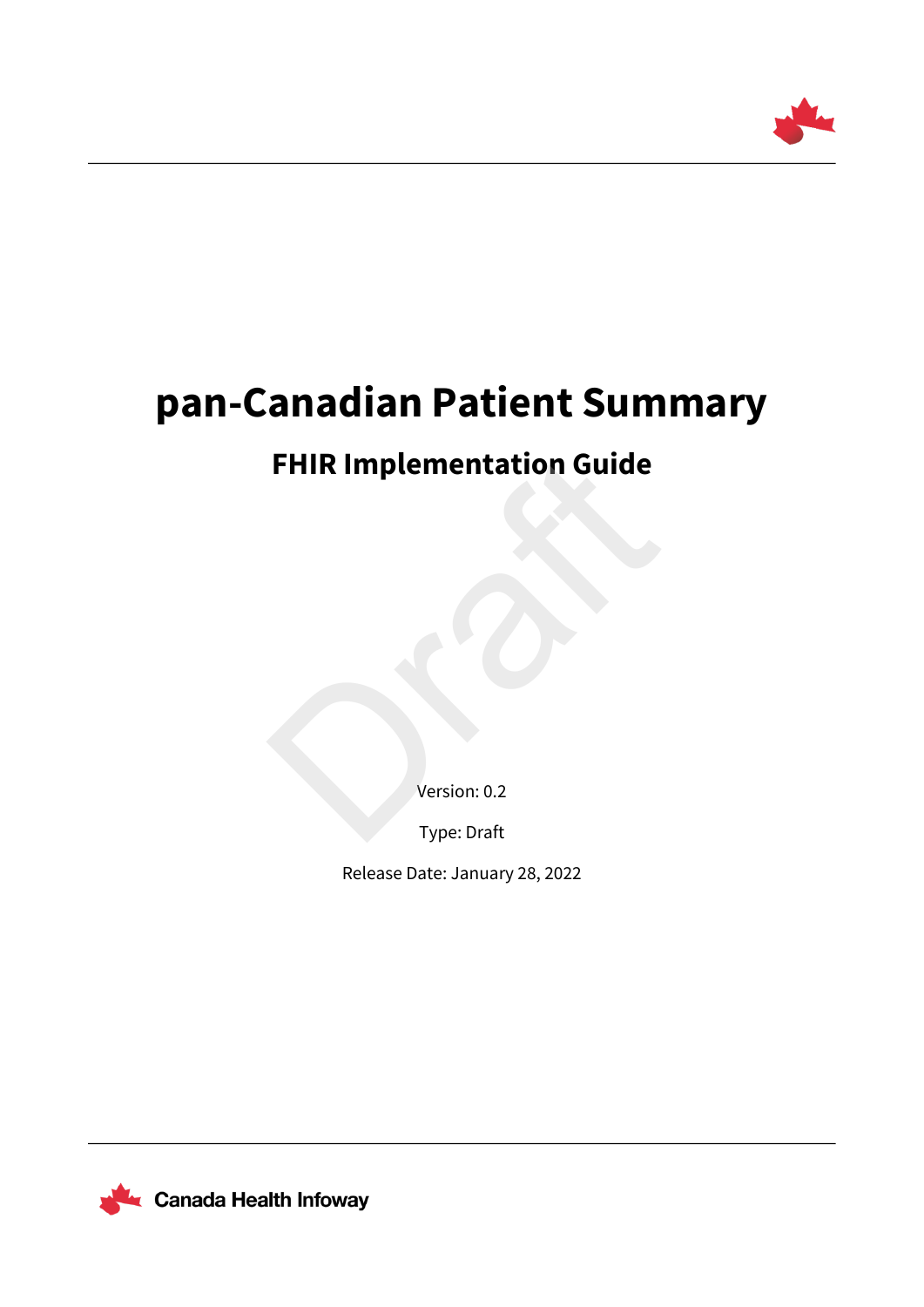## Table of Contents

| 4 How to Read the pan-Canadian Patient Summary - FHIR Implementation Guide.6 |  |
|------------------------------------------------------------------------------|--|
| 5 How to Use the pan-Canadian Patient Summary - FHIR Implementation Guide7   |  |



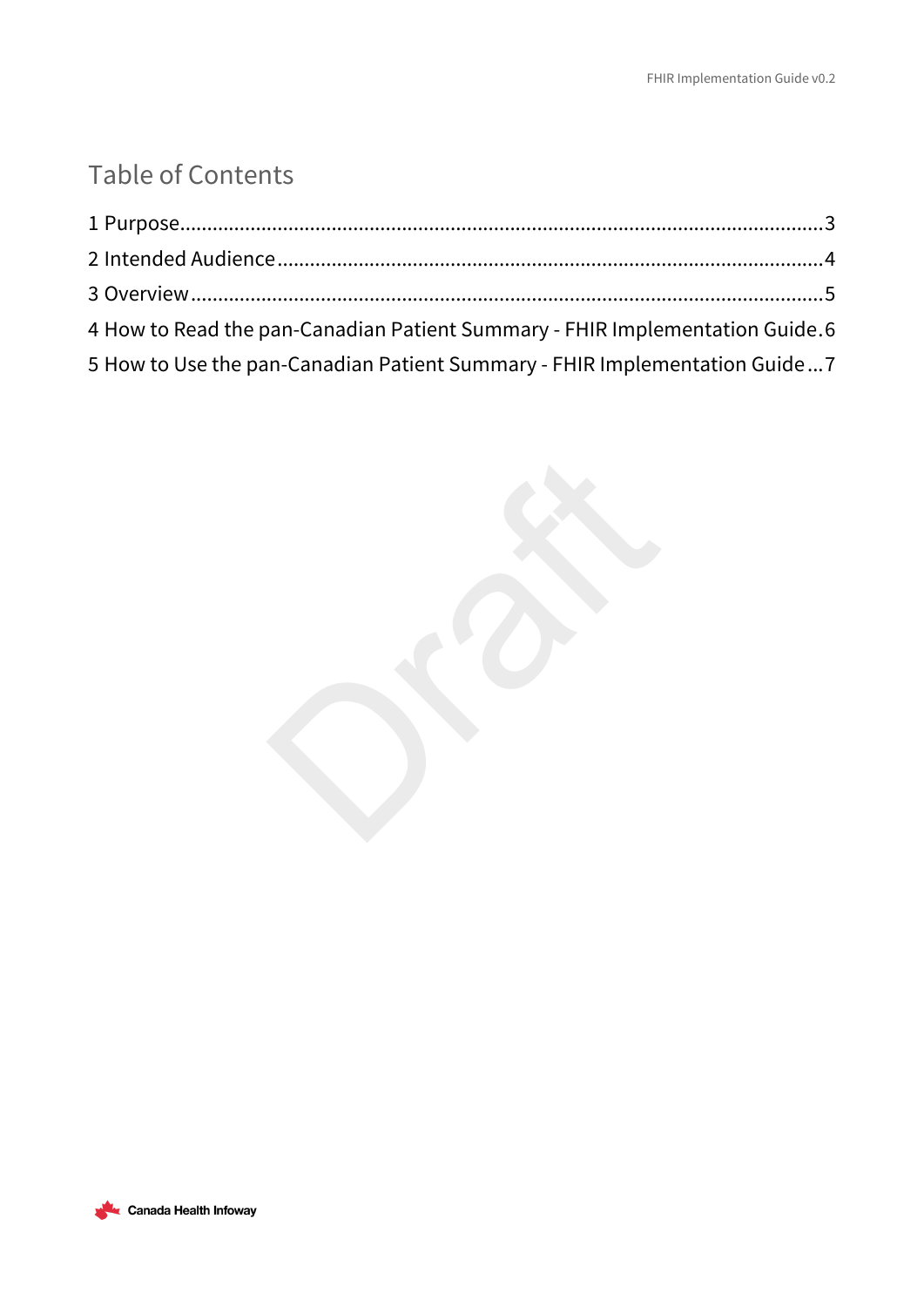### <span id="page-2-0"></span>1 Purpose

The pan-Canadian Patient Summary - FHIR Implementation Guide is an implementable, testable specification for the HL7 FHIR composition that defines the data payload of the PS-CA specification, based on the HL7 FHIR IPS implementation guide. It contains information for solution developers to implement the PS-CA content data model using the HL7® Fast Healthcare Interoperability Resources (FHIR®) standard. It describes the data elements and types, cardinality, constraints, and code system references - all of the details needed for two systems to be semantically interoperable with each other when a PS-CA compliant patient summary is exchanged.

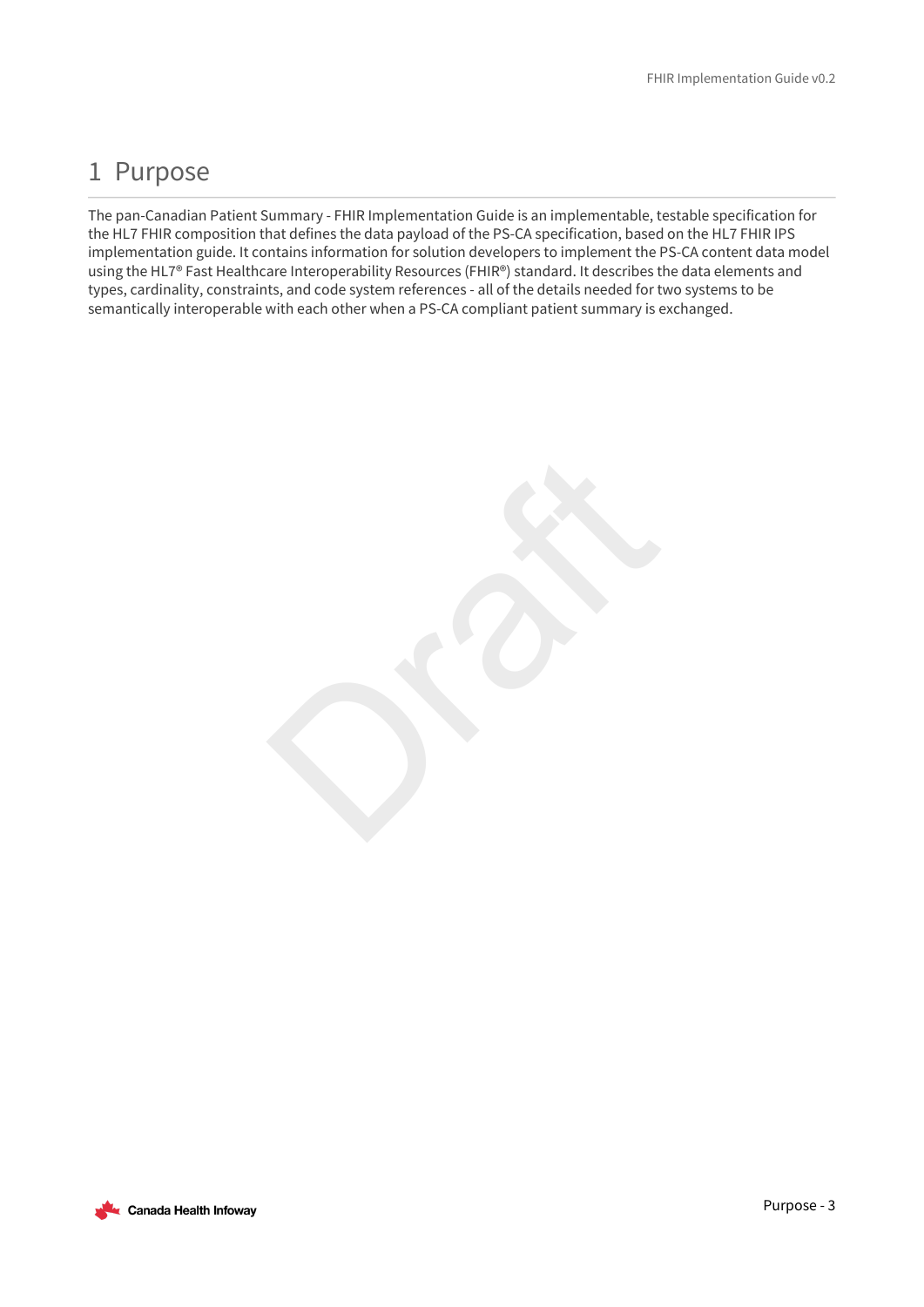## <span id="page-3-0"></span>2 Intended Audience

The intended audience of the pan-Canadian Patient Summary – FHIR Implementation Guide includes, but is not limited to, the following:

- IT departments of healthcare institutions (technical product managers, IT managers, operations staff)
- Technical staff of vendors participating in the IHE initiative
- Experts involved in standards development
- Individuals and teams responsible for implementing software solutions such as project managers, CTOs, CISOs, software engineers, technical product managers, IT managers, operations staff, and other similar roles.

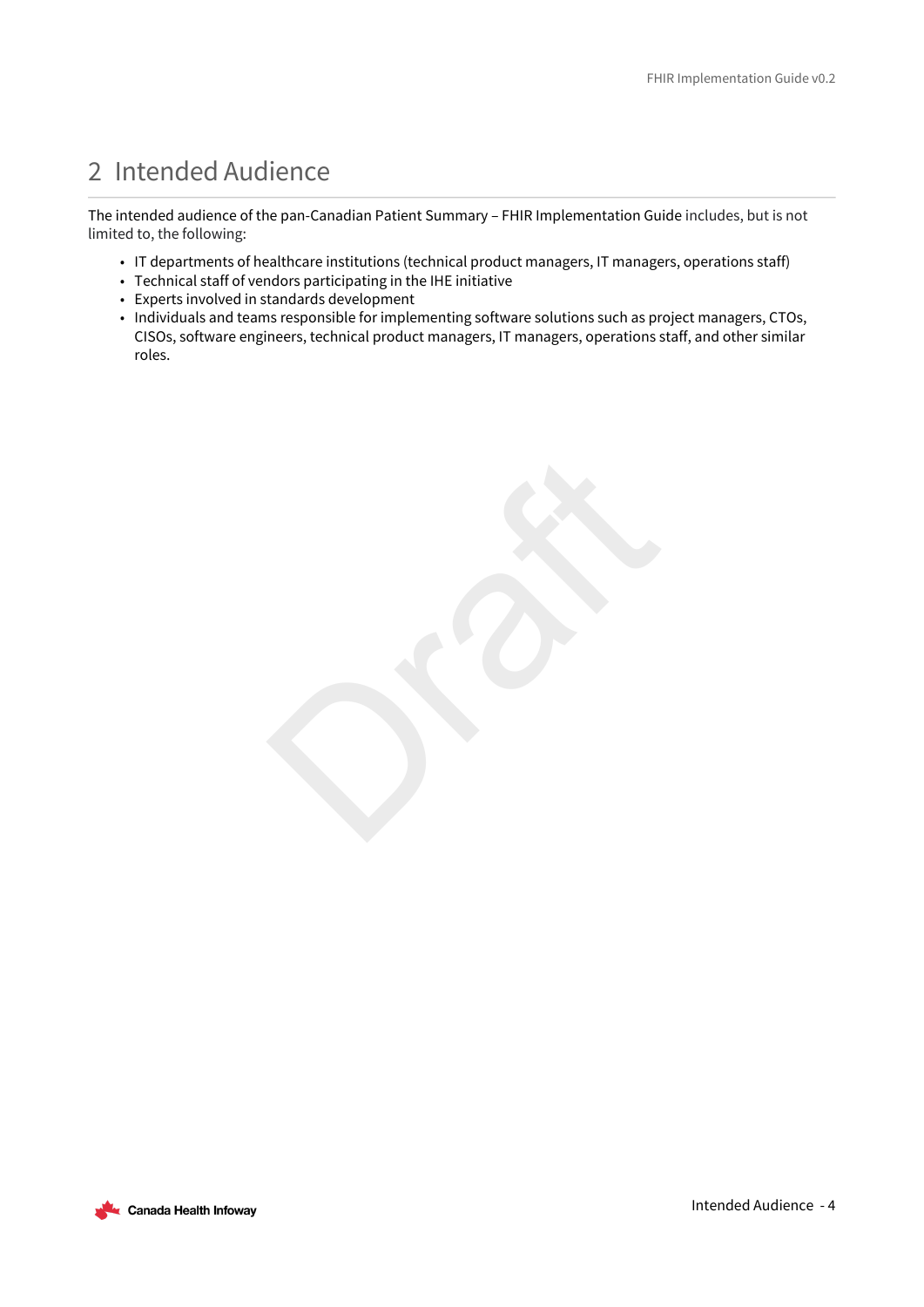### <span id="page-4-0"></span>3 Overview

The pan-Canadian Patient Summary – FHIR Implementation Guide is the content data model for the Patient Summary-CA project, where participating jurisdictions and vendors can find relevant information for the following:

- Scope Statement & Development Process
- General Principles and Design for the FHIR® Profiles
	- Profiling Conventions and Approach
	- Terminology Approach
- Comparison of IPS-CA and PS-CA
- Specification Guidance
	- Scope of Guide
	- Known Issues & Future Development
	- Must Support Definition
	- Validation
- FHIR Artefacts
	- Description of Patient Summary Composition Structure & Profiles (e.g., sections that make up the data model content for the PS-CA - Interoperability Specifications v1 - Trial Implementation)
	- Profiles
	- Extensions
	- Terminology
	- Patient Summary Composition (list of sections that make up content for Data Model Development Process f Patient Summary Composition Structure & Profiles (e.g., secontent for the PS-CA - Interoperability Specifications v1 - Trial<br>mary Composition (list of sections that make up content for Da<br>g Feedback
- Process for providing Feedback

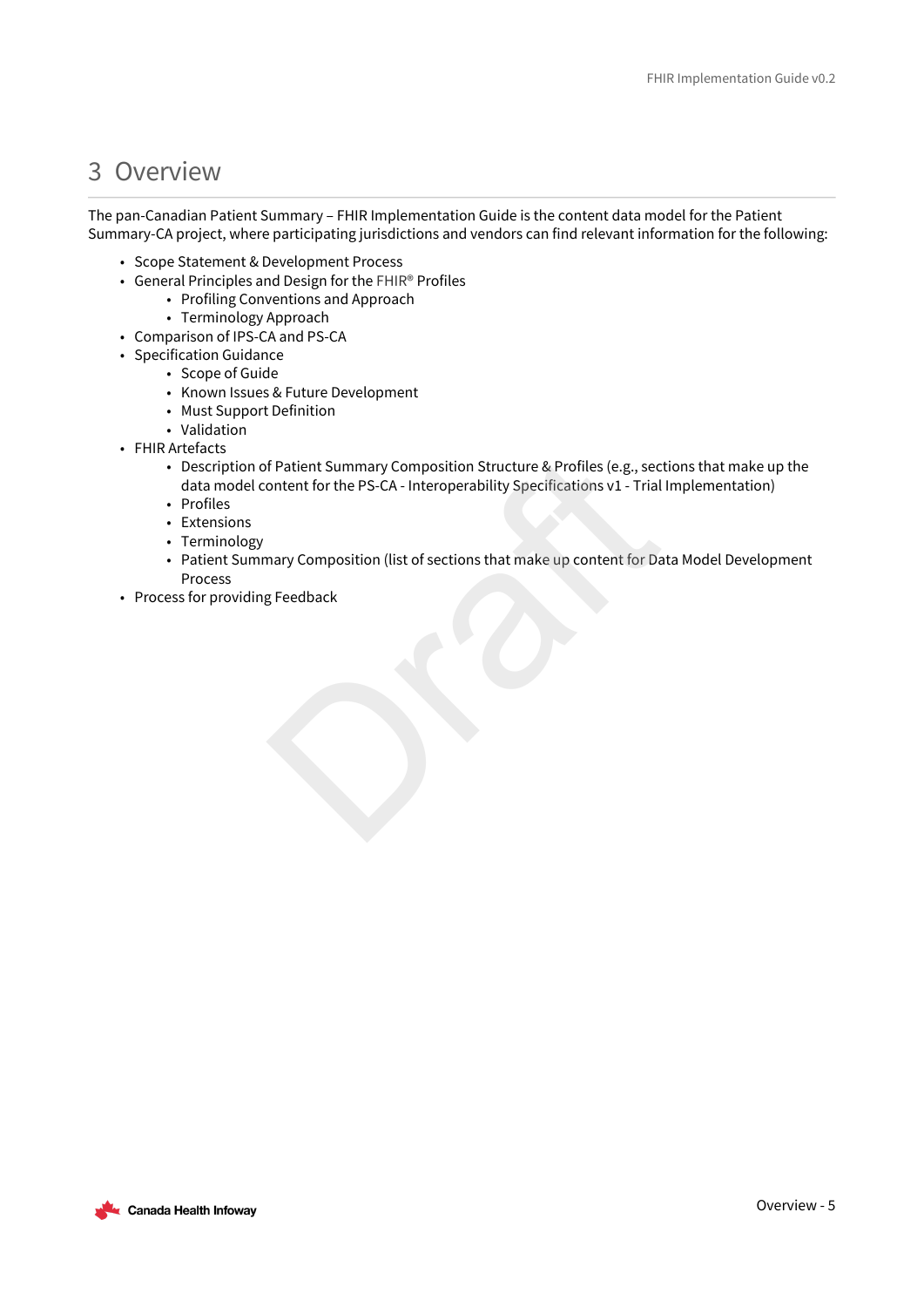### <span id="page-5-0"></span>4 How to Read the pan-Canadian Patient Summary - FHIR Implementation Guide

The HL7® FHIR® standard (Fast Healthcare Interoperability Resources) defines how healthcare information can be exchanged between different computer systems regardless of how it is stored in those systems. It is assumed that readers have a moderate level of familiarity with reading HL7® FHIR® specification documents.